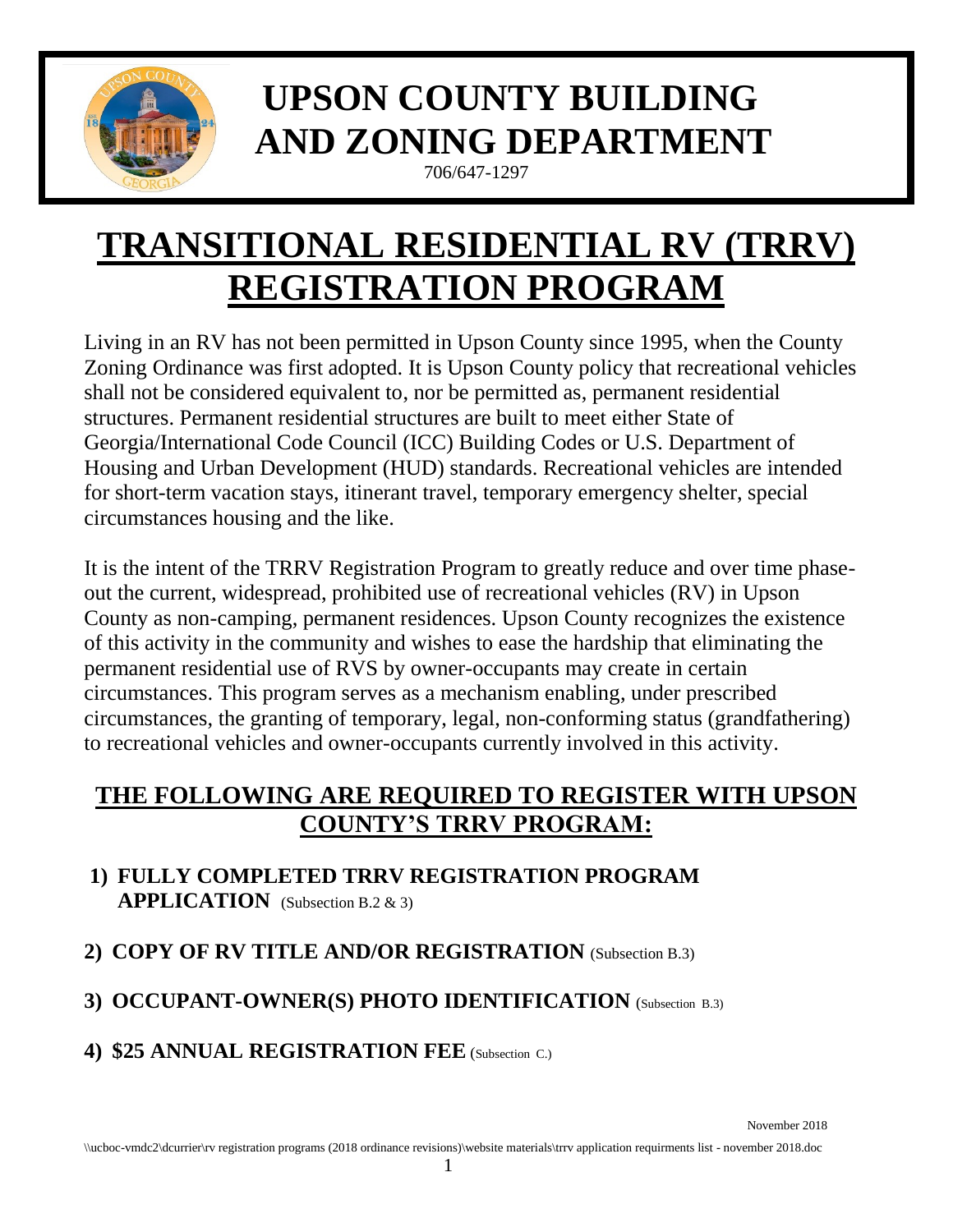#### **OTHER REQUIREMENTS:**

- **1) ONLY OWNER-OCCUPIED RVS AND THE OWNER OCCUPANTS THEMSELVES MAY BE REGISTERED.** (Subsection B.1)
- **5) AN INSPECTION OF THE RV IS MANDATORY TO BE CONSIDERED FOR THE PROGRAM. LIFE SAFETY, SANITATION AND UTILITY-RELATED ISSUES WILL BE REVIEWED.** (Subsection B.4)
- **6) RVS MAY BE CONSIDERED INELIGIBLE FOR THE PROGRAM IF THEY FAIL THEIR INSPECTION.** (Subsection B.4)
- **2) THE RV MUST HAVE THE COUNTY REQUIRED ADDRESS SIGN, COUNTY SOLID WASTE SERVICE, A PERMITTED SOURCE OF WATER AND A PERMITTED SEPTIC SYSTEM.** (Subsections B.4.&5)
- **3) SUCCESSFULLY REGISTERED RVS SHALL DISPLAY THE ANNUALLY-PROVIDED REGISTRATION DECAL ON THE REAR OF THE RV.** (Subsection B.6)
- **4) REGISTERED RVS SHALL LOSE THEIR LEGAL, NON-CONFORMING STATUS, AND SHALL NO LONGER BE A PART OF THIS PROGRAM, IF REGISTERED OWNERSHIP IS TRANSFERRED OR SOLD, IF THE RV IS MOVED FROM ITS REGISTERED LOCATION, IF THE REGISTERED OWNER-OCCUPANT(S)S LEAVE(S) THE REGISTERED RV AND/OR IF THE RV IS COMPLETELY DESTROYED OR DAMAGED BEYOND FIFTY-PERCENT (50%) OF ITS RESALE VALUE AT THE TIME OF DAMAGE.** (Subsection E)
- **5) NO STRUCTURAL ADDITIONS MAY BE BUILT ONTO OR ATTACHED TO THE RV EXCEPT AS MAY BE REQUIRED FOR CERTIFIED HANDICAPPED OR MEDICALLY-NECESSARY ACCESS OR AS PERMITTED BY THE COUNTY'S VARIANCE PROCEDURE. BUILDING PERMITS SHALL BE REQUIRED.** (Subsection F)
- **6) THIS IS A \$25 ANNUAL REGISTRATION DUE MARCH 15 OF EACH YEAR.** (Subsection C)
- **7) DELINQUENT RENEWALS WILL INCUR A \$10 PENALTY 1-30 DAYS; \$20 – 31-59 DAYS. ON THE 60th DAY YOU ARE NO LONGER IN THE PROGRAM.** (Subsection C)

\\ucboc-vmdc2\dcurrier\rv registration programs (2018 ordinance revisions)\website materials\trrv application requirments list - november 2018.doc